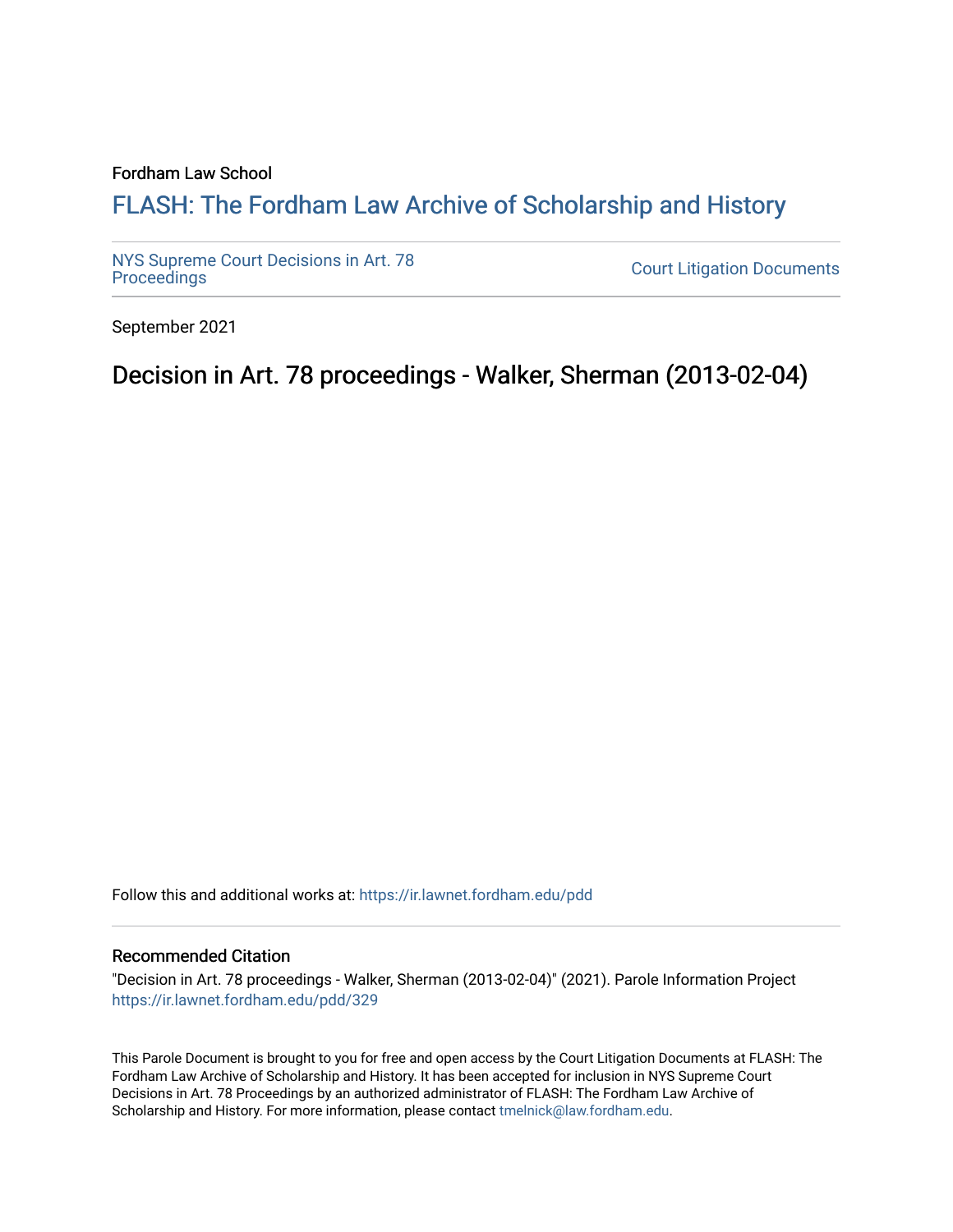| <b>Matter of Walker v NYS Bd. of Parole</b>                                                       |
|---------------------------------------------------------------------------------------------------|
| 2013 NY Slip Op 30221(U)                                                                          |
| February 4, 2013                                                                                  |
| <b>Sup Ct, St. Lawrence County</b>                                                                |
| Docket Number: 138638                                                                             |
| Judge: S. Peter Feldstein                                                                         |
| <b>Republished from New York State Unified Court</b><br><b>System's E-Courts Service.</b>         |
| Search E-Courts (http://www.nycourts.gov/ecourts) for<br>any additional information on this case. |
| This opinion is uncorrected and not selected for official<br>publication.                         |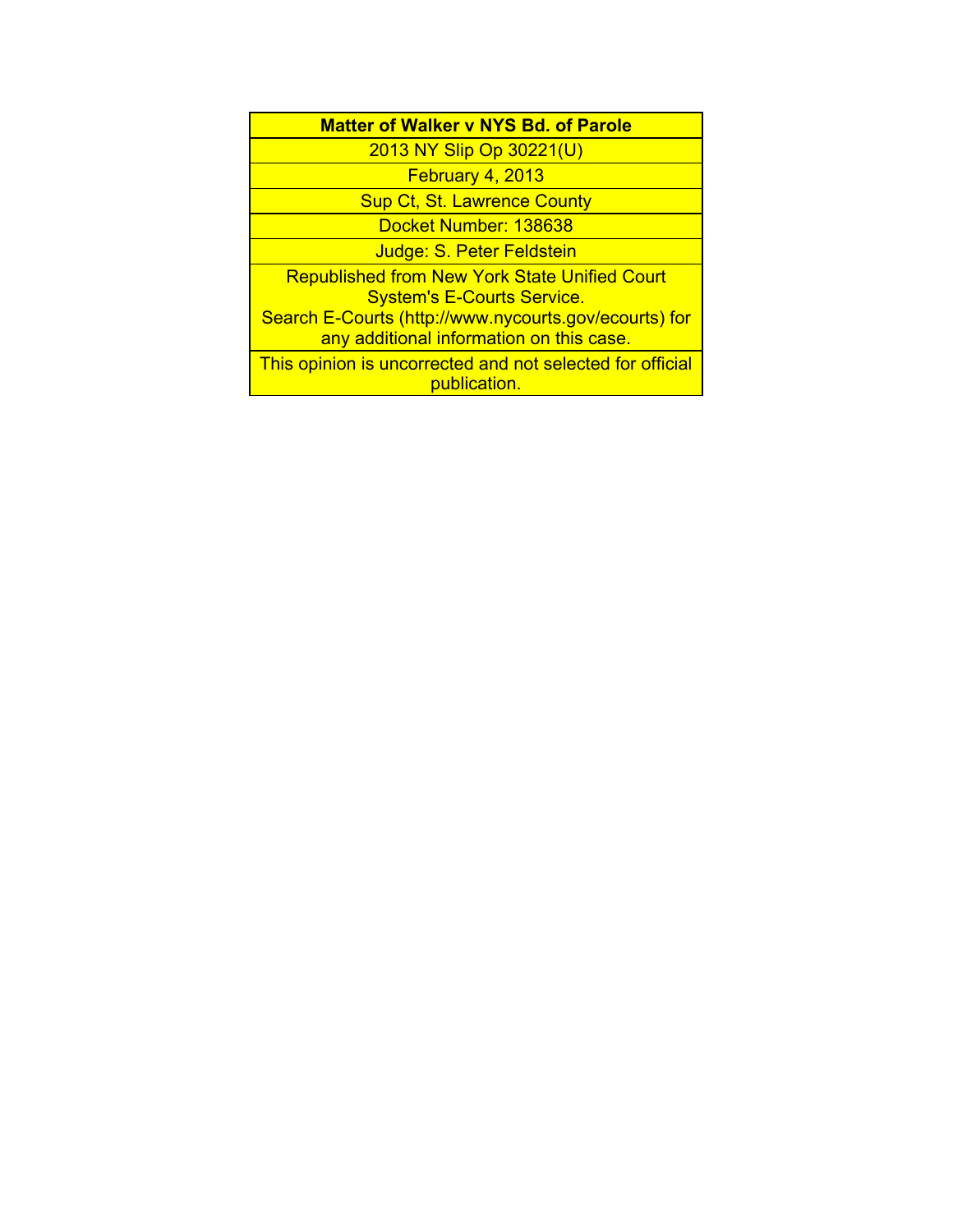| <b>STATE OF NEW YORK</b> |
|--------------------------|
| <b>SUPREME COURT</b>     |

### **COUNTY OF ST. LAWRENCE**

**- - - - - - - - - - - - - - - - - - - - - - - - - - - - - - - - - - - - - - - - - - - - - - - - - - - - - X**

## In the Matter of the Application of **SHERMAN WALKER,#92-A-7141,**

Petitioner,

| for Judgment Pursuant to Article 78 | <b>DECISION AND JUDGMENT</b> |
|-------------------------------------|------------------------------|
| of the Civil Practice Law and Rules | RJI #44-1-2012-0315.12       |
|                                     | INDEX #138638                |
| -against-                           | <b>ORI</b> # NY044015J       |

## **NYS BOARD OF PAROLE**,

Respondent.

**- - - - - - - - - - - - - - - - - - - - - - - - - - - - - - - - - - - - - - - - - - - - - - - - - - - - - X**

This is a proceeding for judgment pursuant to Article 78 of the CPLR that was originated by the Petition of Sherman Walker, verified on April 23, 2012 and filed in the St. Lawrence County Clerk's office on April 27, 2012. Petitioner, who is now an inmate at the Orleans Correctional Facility, is challenging the September 2011 determination denying him parole and directing that he be held for an additional 18 months.<sup>1</sup> The Court issued an Order to Show Cause on May 3, 2012 and has received and reviewed respondent's Answer/Return including Confidential Exhibit B, C and D, verified on June 28, 2012, as well as petitioner's Reply thereto, dated July 12, 2012 and filed in the St. Lawrence County Clerk's office on July 16, 2012. In response to the Court's Letter Order of September 17, 2012 the Court has also received and reviewed respondent's Supplemental Exhibits (O, P (confidential) and Q), filed in the St. Lawrence County

<sup>&</sup>lt;sup>1</sup> The copy of the parole denial decision set forth at the end of the transcript of petitioner's September 12, 2011 Parole Board appearances (Respondent's Exhibit F) begins by stating "Denied, 24 months, to 2/2013. "The copy of the parole denial decision set forth in the Parole Board Release Decision Notice (Respondent's Exhibit G), however, begins by stating "DENIED - HOLD FOR 18 MONTHS, NEXT APPEARANCE DATE: 02/2013". Notwithstanding the conflicting entries (24-month hold versus 18-month hold), respondent acknowledges in its papers that petitioner is subject to an 18-month hold.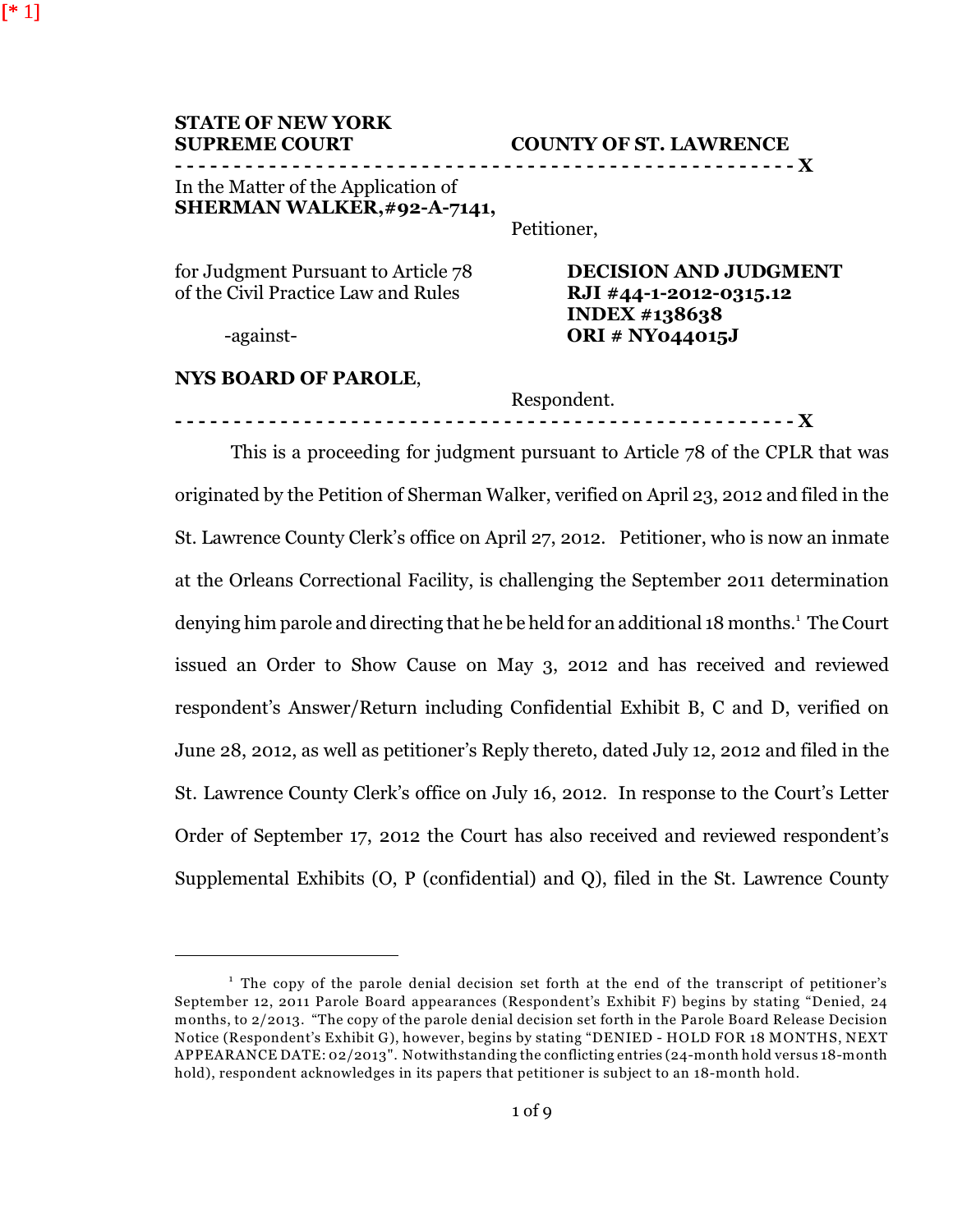Clerk's office on October 9, 2012, as well as petitioner's Supplemental Reply, dated October 31, 2012 and received directly in chambers on November 5, 2012.

On February 13, 1992 petitioner was sentenced in Supreme Court, New York County, as a second violent felony offender, to a controlling indeterminate sentence of 12½ to 25 years upon his convictions of the crimes of Robbery 1° and Robbery 2°. On February 27, 1992 petitioner was sentenced in Supreme Court, Queens County, as a second felony offender, to a consecutive indeterminate sentence of 7 to 14 years upon his conviction of the crime of Robbery 2°. On June 16, 1992 petitioner was sentenced in Supreme Court, Queens County, as a second violent felony offender, to an indeterminate sentence of 7 to 14 years upon his conviction of the crime of Robbery 1°. This sentence was directed to run concurrently with respect to the sentence imposed in Queens County on February 27, 1992. DOCCS officials have determined that the multiple sentences imposed against petitioner produced an aggregate indeterminate sentence of 19½ to 39 years.

Petitioner made his second appearance before a Parole Board on September 12, 2011. Following that appearance a decision was rendered denying petitioner discretionary release and directing that he be held for an additional 18 months. The denial determination reads as follows:

"PAROLE IS DENIED. AFTER A CAREFUL REVIEW OF YOUR RECORD, YOUR PERSONAL INTERVIEW, AND DUE DELIBERATION, IT IS THE DETERMINATION OF THIS PANEL THAT, IF RELEASED AT THIS TIME, THERE IS A REASONABLE PROBABILITY THAT YOU WOULD NOT LIVE AT LIBERTY W/O VIOLATING THE LAW, YOUR RELEASEAT THIS TIME IS INCOMPATIBLE W/ THE WELFARE AND SAFETY OF THE COMMUNITY, AND IF SO DEPRECATE THE SERIOUSNESS OF THIS CRIME AS TO UNDERMINE RESPECT FOR THE LAW. THIS DECISION IS BASED UPON THE FOLLOWING FACTORS: YOU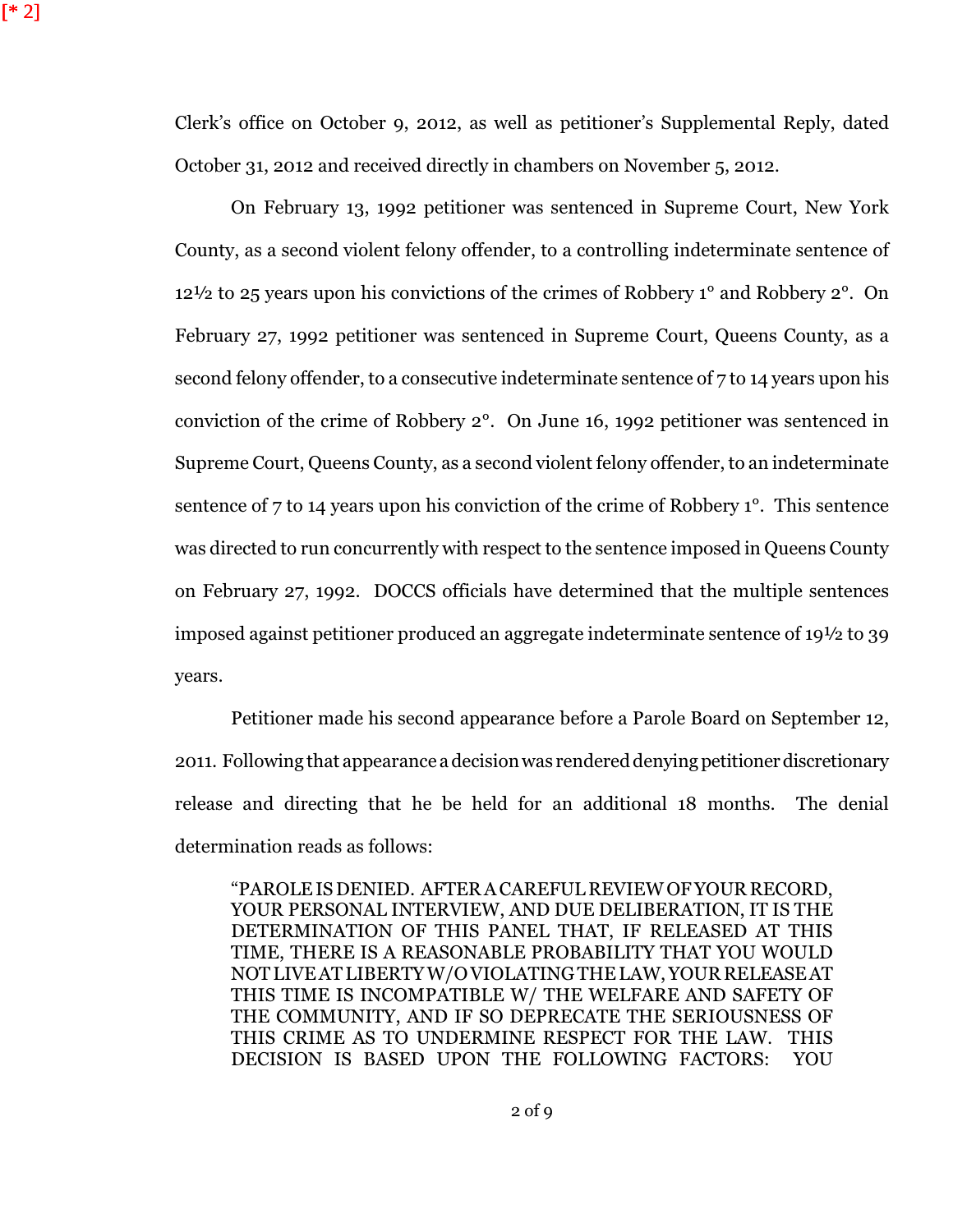APPEARE [SIC] BEFORE THIS PANEL WITH THE SERIOUS I.O.'S OF ROBBERY  $1^{ST}$  (2 CTS) AND ROBBERY  $2^{ND}$  (2 CTS) WHEREIN YOU IN-CONCERT COMMITTEDTHREESEPARATEROBBERIESOFJEWELRY. ONE ROBBERY INVOLVED A GUN AND ONE ROBBERY INVOLVED A KNIFE. THESE CRIMES CULMINATE A LONG CRIMINAL HISTORY FILLED W/ ROBBERY, ILLEGAL DRUGS AND GRAND LARCENY. YOU HAVE VIOLATED PAROLE IN THE PAST. YOU HAVE A WELL ESTABLISHED PATTERN OF CRIMINAL BEHAVIOR. IN ADDITION, YOU HAVE A POOR RECORD OF ADJUSTMENT WHILE IN PRISON WHICH INCLUDES MULTIPLE TIER II INFRACTIONS AND TIER III INFRACTION. CONSIDERATION HAS BEEN GIVEN TO ANYPROGRAM COMPLETION,HOWEVER,YOURRELEASEATTHISTIMEIS DENIED."

The document perfecting petitioner's administrative appeal from the parole denial determination was received by the DOCCS Parole Appeals Unit on December 12, 2011. Although the Appeals Unit failed to issue its findings and recommendation within the 4 month time frame set forth in 9 NYCRR §8006.4(c), a belated decision on administrative appeal was, in fact, issued on or about May 31, 2012, after the commencement of this proceeding.

At the time of petitioner's September 12, 2011 Parole Board appearance and the issuance of the parole denial determination Executive Law  $\S 259-i(2)(c)(A)$ , as amended by L 2011, ch 62, part C , subpart A, §§38-f and 38-f-1, effective March 31, 2011, provided, in relevant part, as follows:

"Discretionary release on parole shall not be granted merely as a reward for good conduct or efficient performance of duties while confined but after considering if there is a reasonable probability that, if such inmate is released, he will live and remain at liberty without violating the law, and that his release is not incompatible with the welfare of society and will not so deprecate the seriousness of his crime as to undermine respect for the law. In making the parole release decision, the procedures adopted pursuant to subdivision four of section two hundred fifty-nine-c of this article shall require that the following be considered: (i) the institutional record including program goals and accomplishments, academic achievements, vocational education, training or work assignments, therapy and interactions with staff and inmates; (ii) performance, if any, as a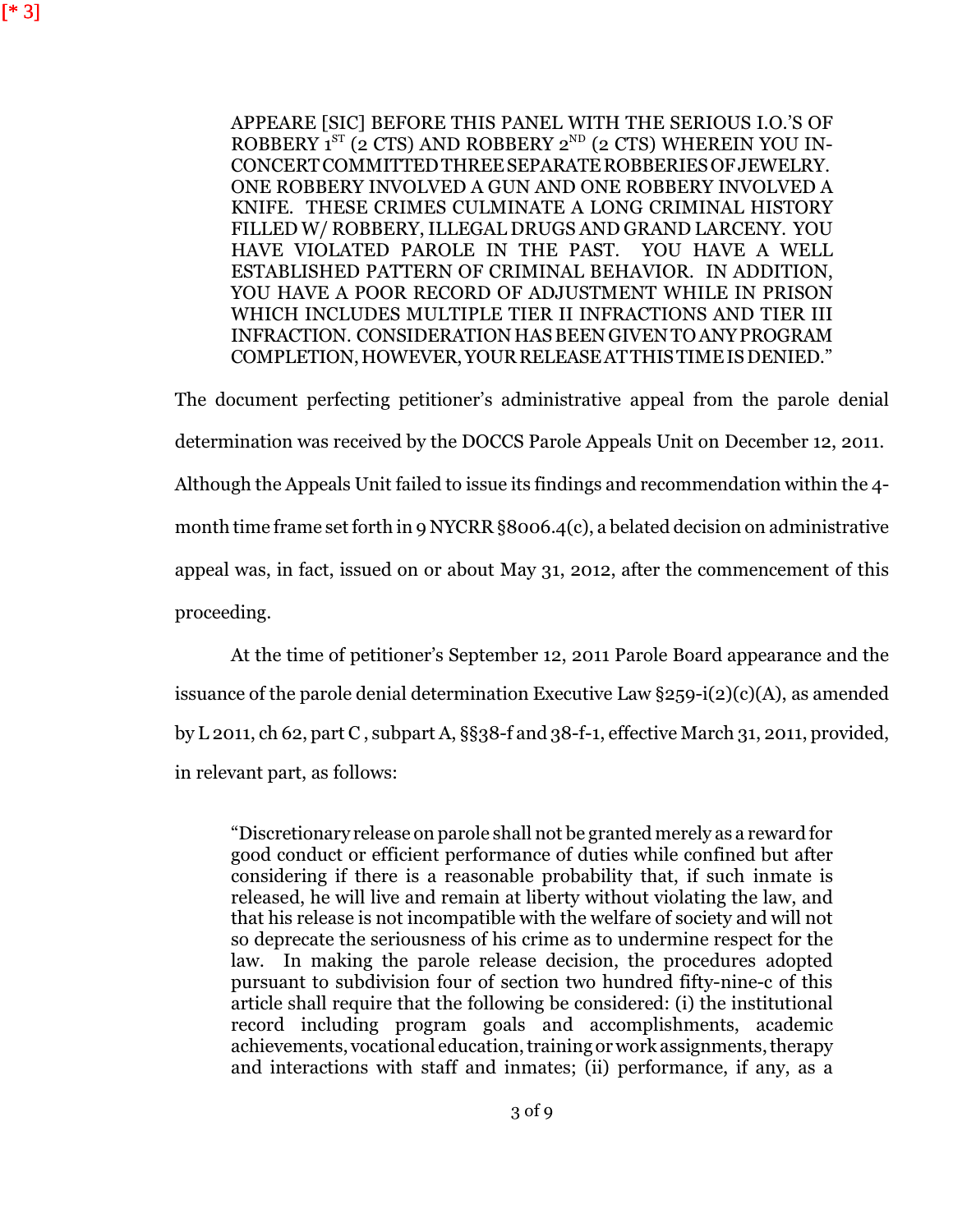participant in a temporary release program; (iii) release plans including community resources, employment, education and training and support services available to the inmate . . . (vii) the seriousness of the offense with due consideration to the type of sentence, length of sentence and recommendations of the sentencing court, the district attorney, the attorney for the inmate, the presentence probation report as well as consideration of any mitigating and aggravating factors, and activities following arrest prior to confinement; and (viii) prior criminal record, including the nature and pattern of offenses, adjustment to any previous probation or parole supervision and institutional confinement . . ."

At the time of petitioner's September 12, 2011 Parole Board appearance and the issuance of the parole denial determination Executive Law §259-c(4) provided, in relevant part, that the Board of Parole shall " . . .establish written guidelines for its use in making parole decisions as required by law . . . Such written guidelines may consider the use of a risk and needs assessment instrument to assist members of the state board of parole in determining which inmates may be released to parole supervision . . ." Executive Law  $\S 259-c(4)$ , however, was amended by L 2011, ch 62, part C, subpart A,  $\S 38-b$ , effective September 30, 2011<sup>2</sup>. Thus, the amended version of Executive Law  $\S 259-c(4)$ was not yet in effect at the time of petitioner's September 12, 2011 Parole Board appearance and the issuance of the parole denial determination. The amended version of Executive Law §259-c(4) provides that the New York State Board of Parole shall " . . .establish written procedures for its use in making parole decisions as required by law. Such written procedures shall incorporate risk and needs principles to measure the rehabilitation of persons appearing before the board, the likelihood of success of such persons upon release, and assist members of the state board of parole in determining which inmates maybe released to parole supervision . . ." (Emphasis added).

 $^2$  L 2011, ch 62, part C, subpart A, section 49(f) provides that "... the amendments to subdivision 4 of section 259-c of the executive law made by section thirty-eight-b of this act shall take effect six months after it shall have become a law . . ." Since the underlying legislation was enacted on March 31, 2011, the amendment to Executive Law §259-c(4) became effective as of September 30, 2011 (or October 1, 2011).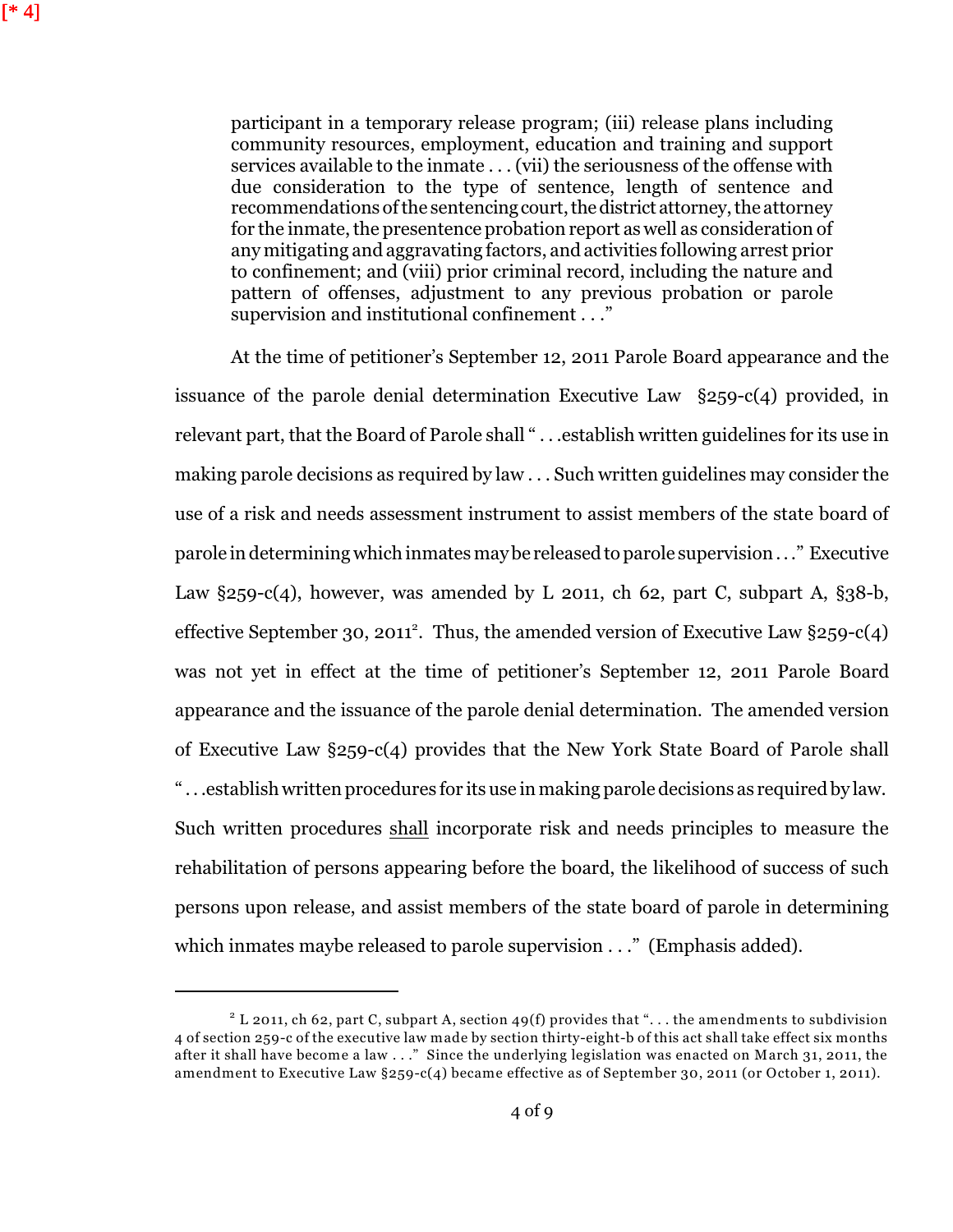$[ * 5]$ 

Discretionary parole release determinations are statutorily deemed to be judicial functions which are not reviewable if done in accordance with law (Executive Law §259 i(5) unless there has been a showing of irrationalitybordering on impropriety. *See Silmon v. Travis,* 95 NY2d 470, *Vasquez v. Dennis*on, 28 AD3d 908, *Webb v. Travis*, 26 AD3d 614 and *Coombs v. New York State Division of Parole*, 25 AD3d 1051. Unless the petitioner makes a "convincing demonstration to the contrary" the Court must presume that the New York State Board of Parole acted properly in accordance with statutory requirements. *See Nankervis v. Dennison,* 30 AD3d 521*, Zane v. New York State Division of Parole*, 231 AD2d 848 and *Mc Lain v. Division of Parole*, 204 AD2d 456.

Petitioner first contends that the parole denial determination was based upon erroneous information. More specifically, he asserts that he had no robbery conviction(s) prior to his 1992 convictions and that he had no prior parole violation. Petitioner's assertions to the contrary notwithstanding, it is clear to this Court that on October 27, 1986 he was sentenced in Supreme Court, Kings County, to an indeterminate sentence of 2 to 6 years upon his conviction of the crime of Robbery 1°. Although the Kings County Sentence and Commitment Order (respondent's Exhibit O) shows the name of the defendant therein as Sherman McRae, such order identifies the defendant's birthday as January 24, 1967 and his NYSID Number as 5026622Q - the same birth date and NYSID number set forth on Sherman Walker's 1992 New York County Sentence and Commitment Order as well as all of Sherman Walker's 1992 Queens County Sentence and Commitment Orders. Petitioner's use of the name Sherman McRae, moreover, is consistent with information set forth in respondent's Confidential Exhibit P. That exhibit also reflects a prior Youthful Offender (Robbery 1°) adjudication in Kings County.

It is also clear that in November of 1988 petitioner's parole was revoked following a contested parole revocation hearing. Although the Parole Revocation Decision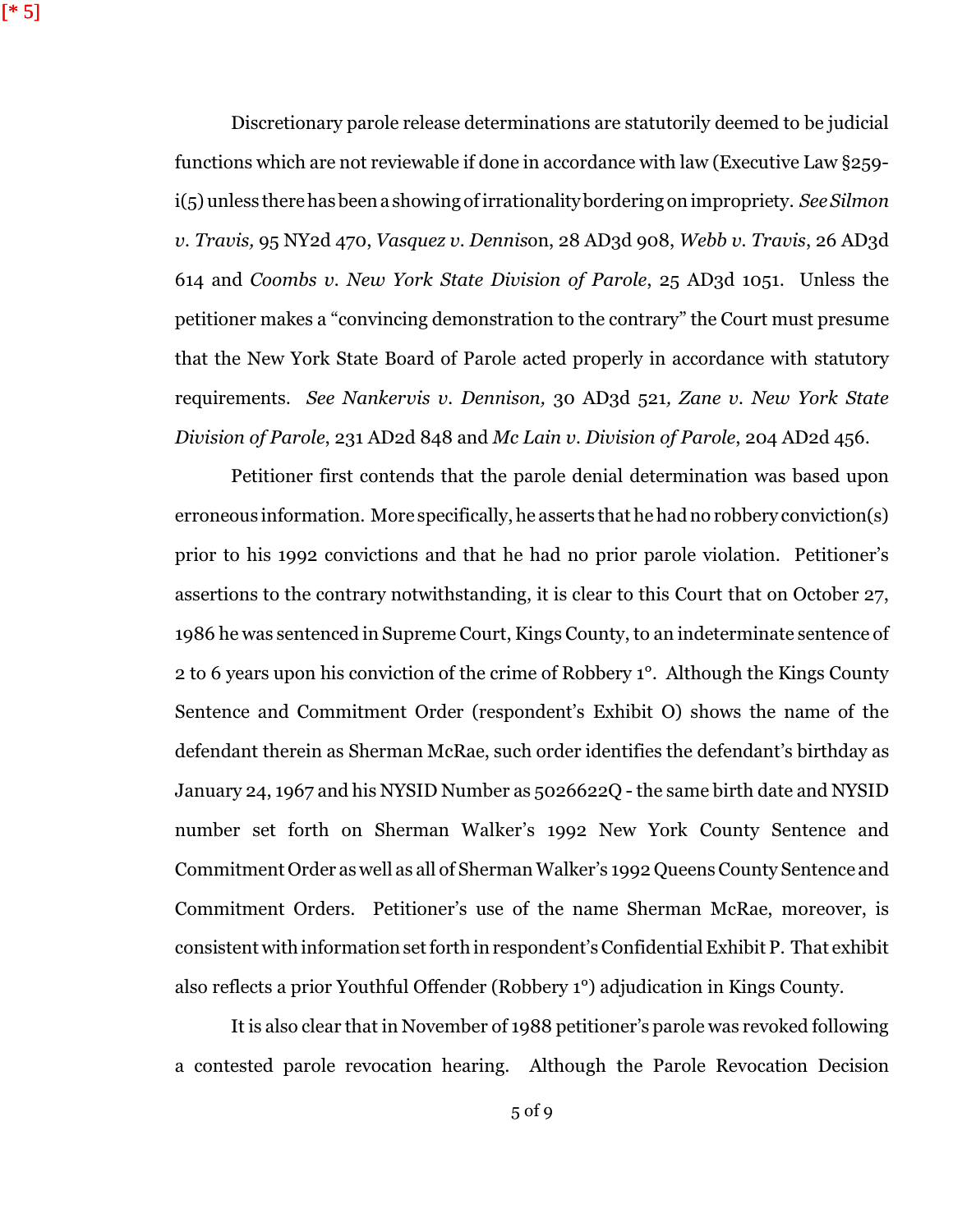Notice/Parole Board Decision Notice (respondent's Exhibit M) identified the parole violator as Steven Melvin or Stevin Melvin, such notices identified the parole violator by the same 5026622Q NYSID Number affixed to petitioner's various sentence and commitment orders. Petitioner's use of the name "Steven Melvin" and/or "Steve Melvin," moreover, is consistent with information set forth in respondent's Confidential Exhibit P. In addition, petitioner's use of the alias "Steven Melvin" is conceded by the petitioner. Based upon the foregoing, this Court finds no basis to conclude that the September 2011 parole denial determination was based upon erroneous information.

Petitioner next argues that in rendering its parole denial determination the Parole Board failed to take into consideration all of the requisite statutory factors. In this regard petitioner specifically cites his participation in a DOCCS temporary release program (outside work crew) as well as his parole "plan." A Parole Board, however, neednot assign equal weight to each statutory factor it is required to consider in connection with a discretionary parole determination, nor is it required to expressly discuss each of those factors in its written decision. *See Martin v. New York State Division of Parole*, 47 AD3d 1152, *Porter v. Dennison*, 33 AD3d 1147 and *Baez v. Dennison,* 25 AD3d 1052, *lv den* 6 NY3d 713. As noted by the Appellate Division, Third Department, the role of a court reviewing a parole denial determination ". . . is not to assess whether the Board gave the proper weight to the relevant factors, but only whether the Board followed the statutory guidelines and rendered a determination that is supported, and not contradicted, by the facts in the record. Nor could we effectively review the Board's weighing process, given that it is not required to state each factor that it considers, weigh each factor equally or grant parole as a reward for exemplary institutional behavior." *Comfort v. New York State Division of Parole,* 68 AD3d 1295, 1296 (citations omitted).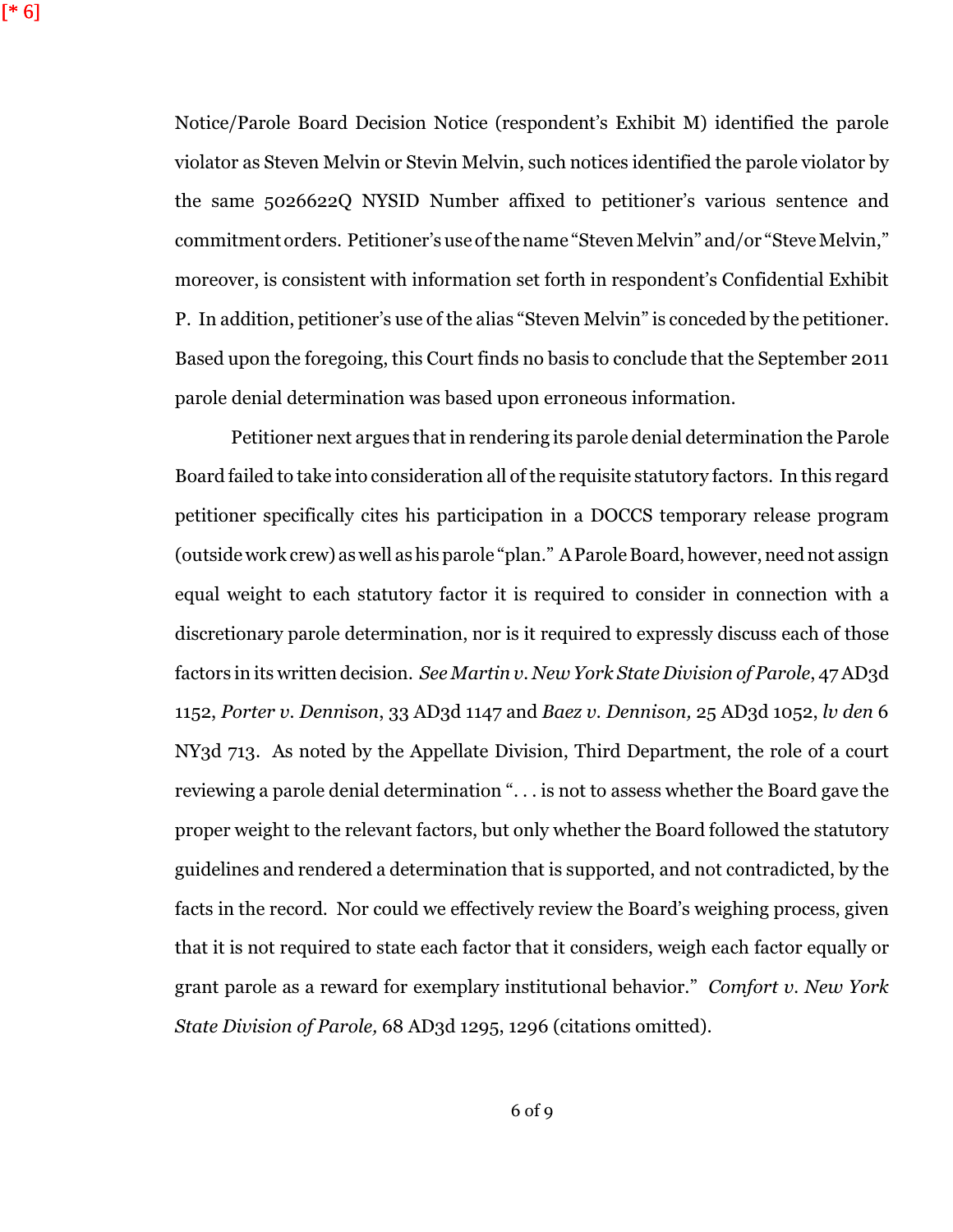[\* 7]

In the case at bar, reviews of the Inmate Status Report and transcript of the September 12, 2011 Parole Board appearance reveal that the Board had before it information with respect to the appropriate statutory factors including petitioner's therapeutic/vocational programming, academic record, participation in an outside clearance program<sup>3</sup>, family support/release plans, and problematic disciplinary record, in addition to the circumstances of the multiple violent crimes underlying his incarceration, criminal record and prior parole violation. *See Zhang v. Travis*, 10 AD3d 828. The Court, moreover, finds nothing in the hearing transcript to suggest that the Board cut short petitioner's discussion of any relevant factor or otherwise prevented him from expressing clear and complete responses to its inquiries. Indeed, before closing the record of the parole interview a parole commissioner questioned the petitioner as follows: "What else do you think we should know? Did I miss anything or is there anything you would like to point out that we did not go over?" In response to those open-ended invitations petitioner responded "[n]ot right off hand. Not right off hand. Everything is pretty much covered." In view of the above, the Court finds no basis to conclude that the Parole Board failed to consider the relevant statutory factors. *See McAllister v. New York State Division of Parole* 78 AD3d 1413, *lv den* 16 NY3d 707, and *Davis v. Lemons,* 73 AD3d 1354.

Since the requisite statutory factors were considered, and given the narrow scope of judicial review of discretionary parole denial determinations, the Court finds no basis to conclude that the denial determination in this case was affected by irrationality

 $^3$  Petitioner's outside clearance was noted in the Inmate Status Report and during the course of the September 12, 2011 parole interview. When asked by a parole commissioner about his outside clearance activities petitioner responded that he had over 400 hours of outside clearance and then stated as follows: "That was in the last facility I was in. I was working for Woodbury from the outside to Sullivan Correctional Facility, working doing the grass, janitor work, cleaning up things they needed me to do, buffing and stuff in that regard and painting and stuff like that."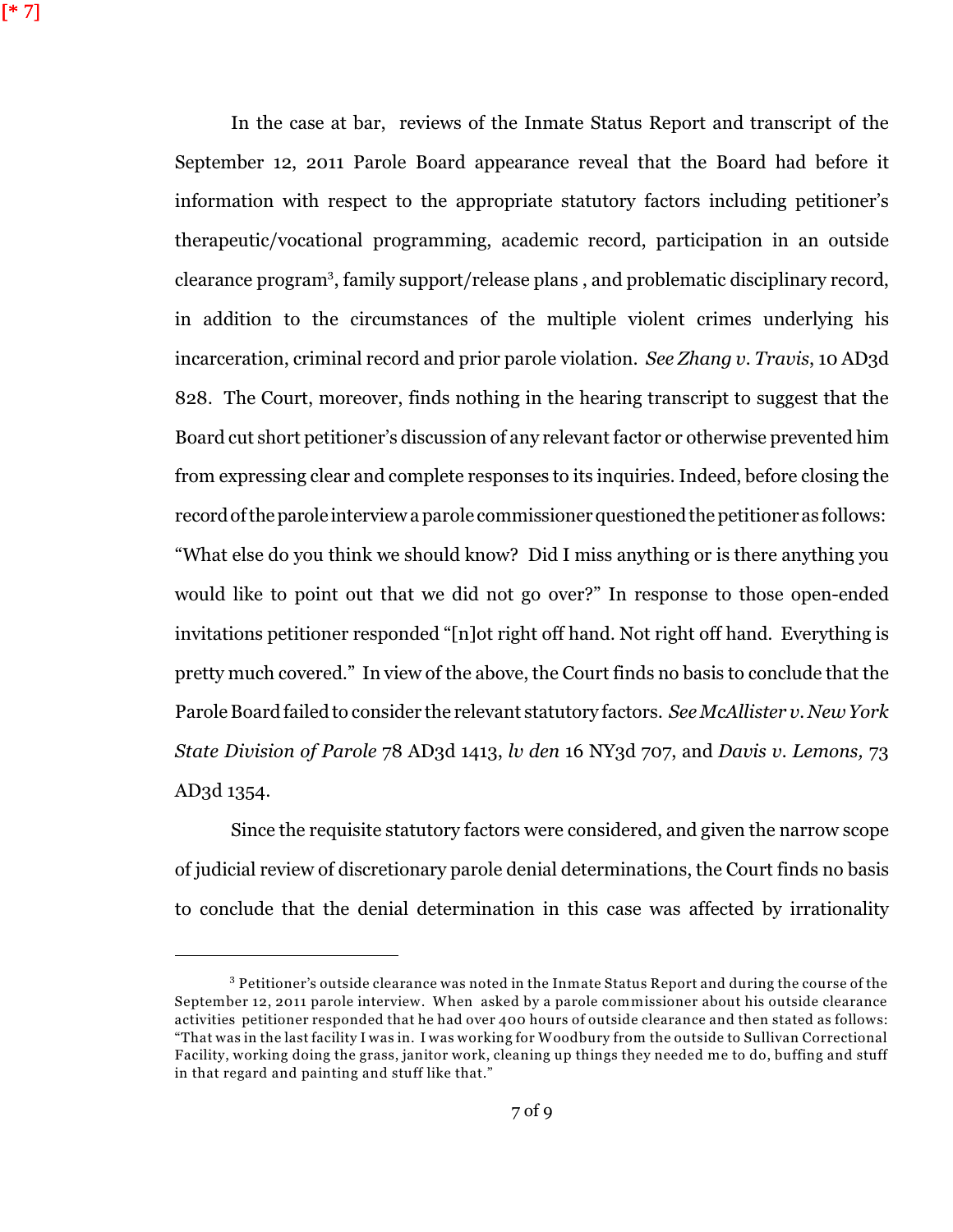[\* 8]

bordering on impropriety as a result of the emphasis placed by the Board on the nature of the crimes underlying petitioner's incarceration as well as his prior criminal recordand parole violation. *See Veras v. New York State Division of Parole,* 56 AD3d 878, *Serrano v. Dennison*, 46 AD3d 1002, *Schettino v. New York State Division of Parole*, 45 AD3d 1086 and *Farid v. Travis*, 17 AD3d 754, *app dis* 5 NY3d 782.

Citing *Thwaites v. New York State Board of Parole*, 34 Misc 3d 694, petitioner next argues that the Parole Board erred in failing to apply the amended version of Executive Law §259-c(4) when it considered him for discretionary parole release and, ultimately, denied such release. Notwithstanding the fact that the 2011 amendment to Executive Law §259-c(4) was designated by the legislature as taking effect on September 30, 2011, the *Thwaites* court found that the amendment had to be applied retroactively to Mr. Thwaites' March 16, 2010 parole denial determination. This Court, however respectfully disagrees with the conclusion of the *Thwaites* court and, for the reasons set forth in the March 6, 2012 Decision and Judgment of the Supreme Court, Albany County (Hon. Richard M. Platkin) in *Hamilton v. New York State Division of Parole*, 36 Misc 3d 440, finds no basis to apply the amended version of Executive Law §259-c(4) in reviewing a pre-September 30, 2011 parole denial determination. *See Tafari v. Evans*, 36 Misc 3d 1216(A), 2012 N.Y. Slip Op. 51355(U). As stated by the *Hamilton* court, "[i]t is apparent . . . that the State Legislature considered the question of the effectiveness of the 2011 Amendments and determined that the new procedures contemplated by the amendments to Executive Law §259-c(4) should not be given effect with respect to administrative proceedings conducted prior to October 1, 2011." 36 Misc 3d 440 at 443.